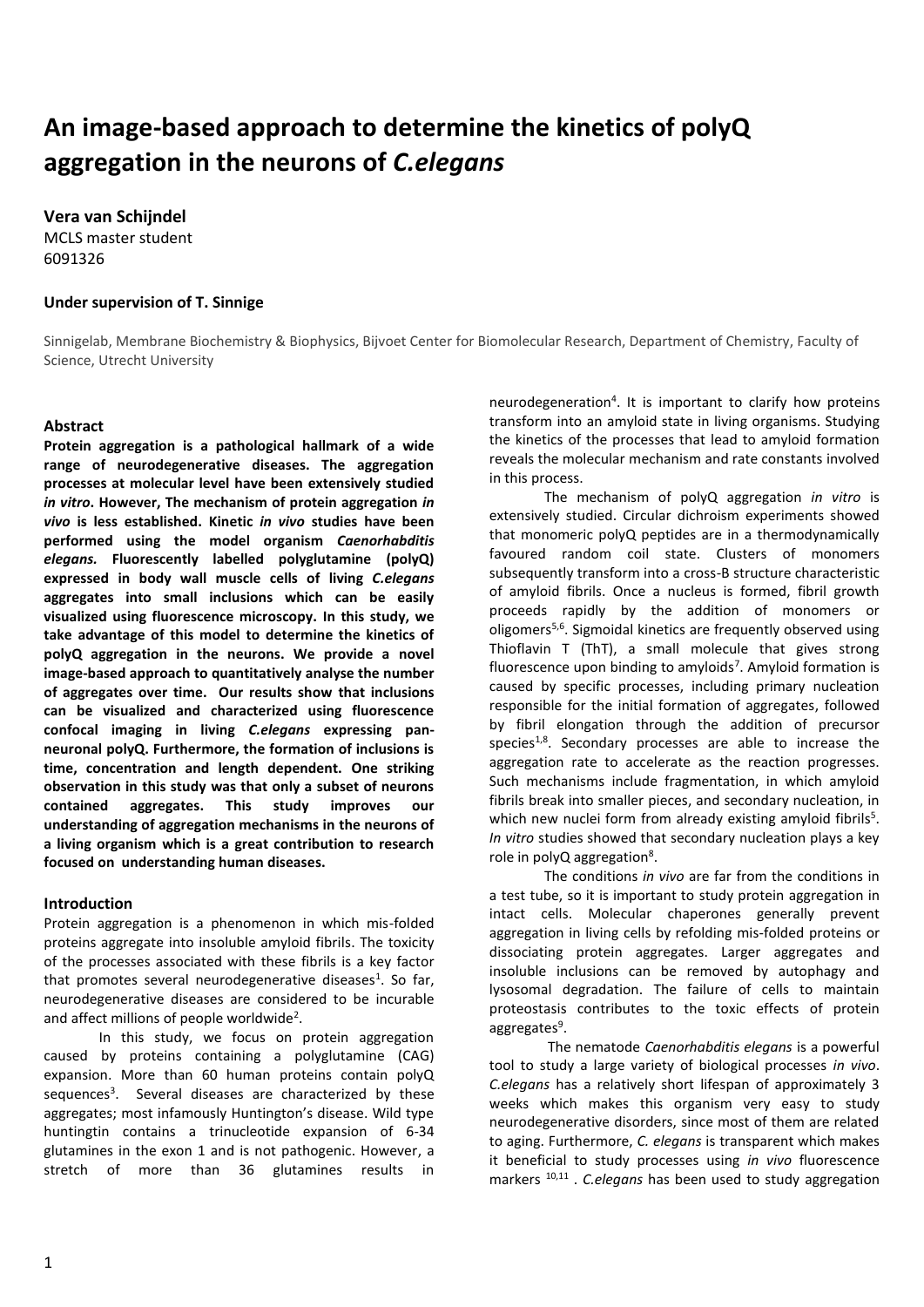processes in different tissues. PolyQ aggregation in the body wall muscle cells and neurons of *C.elegans* is lengthdependent and the pathological threshold of >40Q repeats is conserved among these tissues*.* Furthermore, the solid nature of the inclusions in living *C.elegans* can be confirmed using FRAP and FRET experiments<sup>12,13</sup>. The 95 body wall muscle cells are equivalents of the vertebrate skeletal muscles. Protein aggregation kinetics are easy to analyse in body wall muscle cells because these cells are identical to each other and they are relatively large, so they can be assessed by multiple microscopy techniques<sup>14</sup>. In vivo kinetic studies showed that polyQ aggregation in body wall muscle cells is governed by stochastic nucleation in individual cells Mathematical modelling was used to determine the aggregation mechanism *in vivo*<sup>15</sup> .

As indicated before, polyQ aggregation is a pathological hallmark of several neurodegenerative disorders, Therefore we focus in this study on the mechanism of protein aggregation in the neurons. The nervous system is the most complex organ of *C.elegans*. It consist of 302 simple, mostly unbranched neurons which can be divided into 118 anatomically different neuron classes<sup>10</sup>. The pharyngeal nervous system consist of 20 neurons which is independent from the somatic nervous system<sup>16</sup>. C.elegans has 68 sensory neurons which are mainly located in the head, whereby axons make connections with interneurons in the nerve ring. These sensory neurons are responsible for sensing for example chemicals, oxygen, carbon dioxide and temperature 17,18. Motor neurons are mainly located only in body with their cell bodies on the ventral side, and they are responsible for the locomotion of *C.elegans* 10,19 *.*

It has so far been a challenge to determine the aggregation kinetics of polyQ in the neurons, because these cells are very small and non-identical. In this research, we present an image-based workflow for unbiased inclusion counting in the neurons that enables us to perform quantitative kinetic analysis.

#### **Materials and methods.**

#### *C. elegans* **methods and strains**

Nematodes were maintained on nematode growth media (NGM) seeded with *Escherichia coli* OP50 at 20°C using standard methods<sup>20</sup>. Age-synchronized populations of *C*. *elegans* were generated by allowing ~10 adult animals to lay eggs on NGM plates for a period of 1-2 h. For long-term experiments, animals were transferred daily to fresh NGM plates.

Strains used in this study: N2 AM49, rmIs172 [F25B3.3p::Q19::CFP]<sup>21</sup> AM47, rmIs167 [F25B3.3p::Q40::CFP]<sup>21</sup> AM44, rmIs190 [F25B3.3p:: Q67:: CFP]<sup>21</sup> AM52, rmIs182 [F25B3.3p::Q0::YFP] <sup>13</sup> AM101, rmIs110 [F25B3.3p::Q40::YFP]<sup>13</sup> AM1228-31, rmIs404 [unc-54p::Q40::YFP]<sup>15</sup> HA659, rtls11 [osm-10p::GFP+osm10p::HtnQ150+dpy-20(+)]<sup>17</sup> OH7193, otIs181 [dat-1::mCherry + ttx-3::mCherry]<sup>22</sup>

#### **Fluorescence imaging of inclusions**

A drop of 2.5% agarose solution was deposited onto a glass slide to create a pad. 10uL of 25mM NaN<sub>3</sub> in M9 buffer (3 g/L KH2PO4, 6 g/L Na2HPO4, 0.5 g/L NaCl, 1mM MgSO4) was placed on the pad. ~20 worms were picked and placed in the NaN<sup>3</sup> droplet. A cover slip was placed on top of the pad containing the worms. Widefield imaging was performed using a Nikon Eclipse Ni-U microscope equipped with a Nikon DS-Qi2 Mono Digital Microscope Camera. Inclusions were counted manually. Images were obtained using Plan Apo Lambda 60x N.A. 1.40 oil, Plan Fluor 40x N.A. 1.30 oil, Plan Fluor 20x N.A. 0.75 oil objectives. Spinning disk confocal imaging was performed using a Plan Apo VC 60x objective with 15-30% of a 488 nm/50 mW laser on a Nikon Eclipse Ti-U. For semi-automated inclusions counting, the obtained zstacks were thresholded in the open source imaging platform ImageJ/FIJI<sup>23</sup> and the inclusions were classified using the '3D objects counter' function.

#### **Identifying aggregates using FRAP**

Fluorescence recovery after photobleaching was performed on strains AM52 and AM101 on the 8<sup>th</sup> day of adulthood. Spinning disk confocal imaging was performed using a Plan Apo VC 60x objective with 4.5% of a 488 nm/150 mW laser on a Nikon Eclipse Ti with Perfect Focus System and 300 frames of 100 ms were recorded. Bleaching was performed using 10 iterations with 100% of the laser. The FRAP movies were aligned using the Template Matching plugin in ImageJ. The FRAP zone was identified as the region of interest and a control zone was selected outside of the FRAP zone. The Relative fluorescence intensity was calculated using the following equation: (fluorescence FRAP zone after photobleaching / fluorescence control zone after photobleaching) – (fluorescence FRAP zone before photobleaching / fluorescence control zone before photobleaching)<sup>24</sup>

#### **Quantification protein concentrations**

For strains N2, AM52, AM101, AM716 and AM1230, a total of 30 animals were picked into 16 μL M9 buffer. The samples were snap frozen in a dry ice-ethanol bath and stored at - 80˚C until further processing. 4 μl 5x SDS Sample Buffer (62.5 mM Tris-HCl pH 6.8, 20% glycerol, 2% SDS, 5% betamercaptoethanol, 0.1% bromophenol blue) was added to each sample. The samples were incubated at 95 ˚C for 15 minutes and the total volumes were loaded onto SDS PAGE gels. Recombinant EYFP (RayBiotech) was used to determine the amounts of protein in each lane. The western blots were probed with JL-8 anti-GFP primary antibody and IRDye 800 CW secondary antibody and scanned using LI-COR Odyssey infrared imaging system.

The volume of neurons was determined from fluorescent images using the Voxel Counter plugin in ImageJ. The total fluorescence intensity per animal was divided by the number of neurons.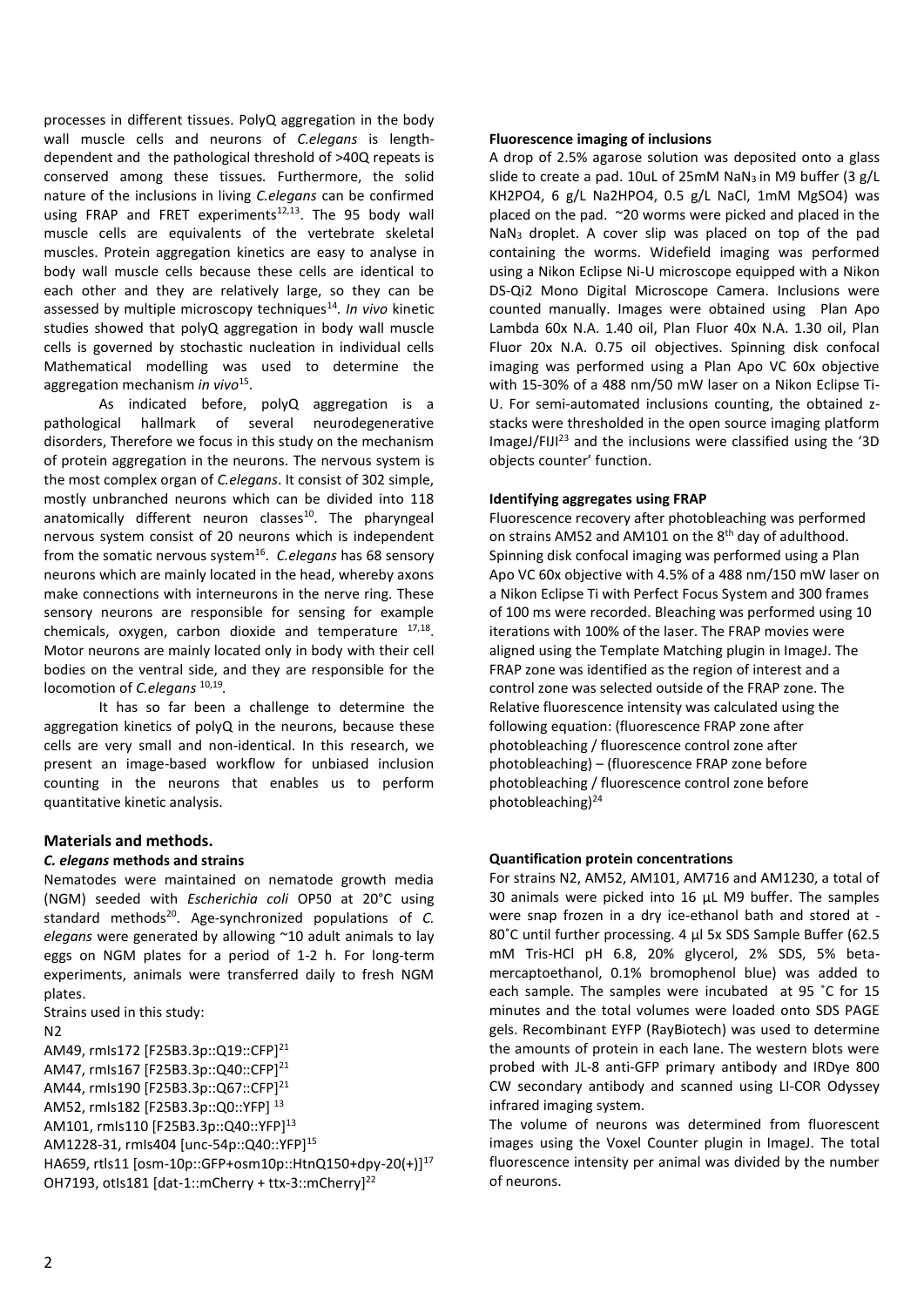#### **High throughput imaging of aggregation kinetics in**  *C.elegans*

20 age-synchronized worms of strains AM1228, AM1229, AM1230, AM1231 and AM101 were picked in a 384-well plate containing 100 µL M9 buffer (3 g/L KH2PO4, 6 g/L Na2HPO4, 0.5 g/L NaCl, 1mM MgSO4)) containing 25 mM NaN3 as an anaesthetic. Widefield and confocal imaging was performed using a high content screening system (Yokogawa CellVoyager). Fluorescent signal was detected using a 488 nm laser. A 10x objective was used to visualise polyQ aggregates in body wall muscle cells and a 20x objective was used to visualise polyQ aggregates in neurons.

Stitching of the acquired images was performed using the Grid/Collection Stitching<sup>25</sup> plugin in ImageJ. Inclusions counting was done using a custom made pipeline in Cellprofiler<sup>26</sup>. This pipeline uses the brightfield images to identify the worms and the fluorescence images to identify the inclusions. The output file contains the number of inclusions per worm.

# **Results**

#### **Inclusions can be visualized using fluorescence microscopy**

PolyQ proteins tagged with a fluorescent protein form intracellular inclusions when expressed in the neurons of *C.elegans*<sup>13</sup> . We used worm strains expressing different polyglutamine proteins tagged with CFP or YFP under the control of the promotor for F25B3.3 to see whether we could visualise the polyQ inclusions that are formed in the neurons of *C.elegans.* The gene product of the F25B3.3 promotor is RasGRP, a guanyl nucleotide-releasing protein for Ras, which is expressed throughout the nervous system of *C.elegans*<sup>27</sup> .

Inclusions were observed in animals expressing Q40- CFP and Q67-CFP using widefield microscopy, whereas in worms expressing Q19-CFP only diffuse polyglutamine was observed (*figure S1A*). This observation corresponds to the length-dependent threshold of >Q40 for the formation of bright polyQ inclusions<sup>13</sup>. Q19-CFP, Q40-CFP and Q67-CFP inclusions were counted manually using an epifluorescence microscope. Worms expressing Q67-CFP in the neurons showed more inclusions as the worm ages until a plateau of around 20 inclusions was reached on day 4. Q40-CFP inclusions appeared after day five of adulthood (*figure S1B*). We experienced that the fluorophore expressed in these worm strains bleached very quickly which made it difficult to count inclusions and thus determine the kinetics using widefield microscopy.

To monitor polyQ aggregation kinetics, we focused on animals expressing Q0-YFP and Q40-YFP in the neurons. The worms were visualised using spinning disk confocal microscopy. We observed bright inclusions in the neurons of Q40-YFP animals, but not in the neurons of animals expressing Q0-YFP. The Q40-YFP inclusions appeared in different shapes and sizes *(figure 1A)*, whereas Q40-YFP inclusions in body wall muscle cells of *C.elegans* have been observed to be uniform in shape and size. This is likely caused by the difference in morphology between the body wall muscle cells and neurons. Furthermore, polyQ inclusions appeared in both cell bodies and neuronal processes, suggesting polyQ aggregation is not limited to a specific area in the neurons. Some neurons acquired multiple inclusions *(figure1A, third image)*, possibly caused by fragmentation processes.

To confirm that the bright inclusions are caused by protein aggregation, we used Fluorescence recovery after photobleaching (FRAP). FRAP is a suitable technique to assess the aggregation state of different polyQ proteins *in vivo*. Experiments on animals that express diffuse Q0-YFP, showed recovery after photobleaching *(figure 1B,D)*, indicating soluble protein expressed in these neurons. The bright spots in Q40-YFP neurons showed no recovery after photobleaching, indicating that the Q40 inclusions are insoluble because of the formation of polyQ aggregates. *(figure 1C,D)*. These observations are consistent with FRAP experiments carried out previously in living *C.elegans*12,13 *.* The inclusions observed using spinning disk confocal microscopy in Q40-YFP animals can thus be defined as polyQ aggregates.



**Figure 1.** Inclusions can be confirmed using FRAP. (A) Confocal images of Q40-YFP animals showing bright inclusions in the neurons. Scale bar: 10μm. (B,D) FRAP in *C.elegans* neurons expressing Q0-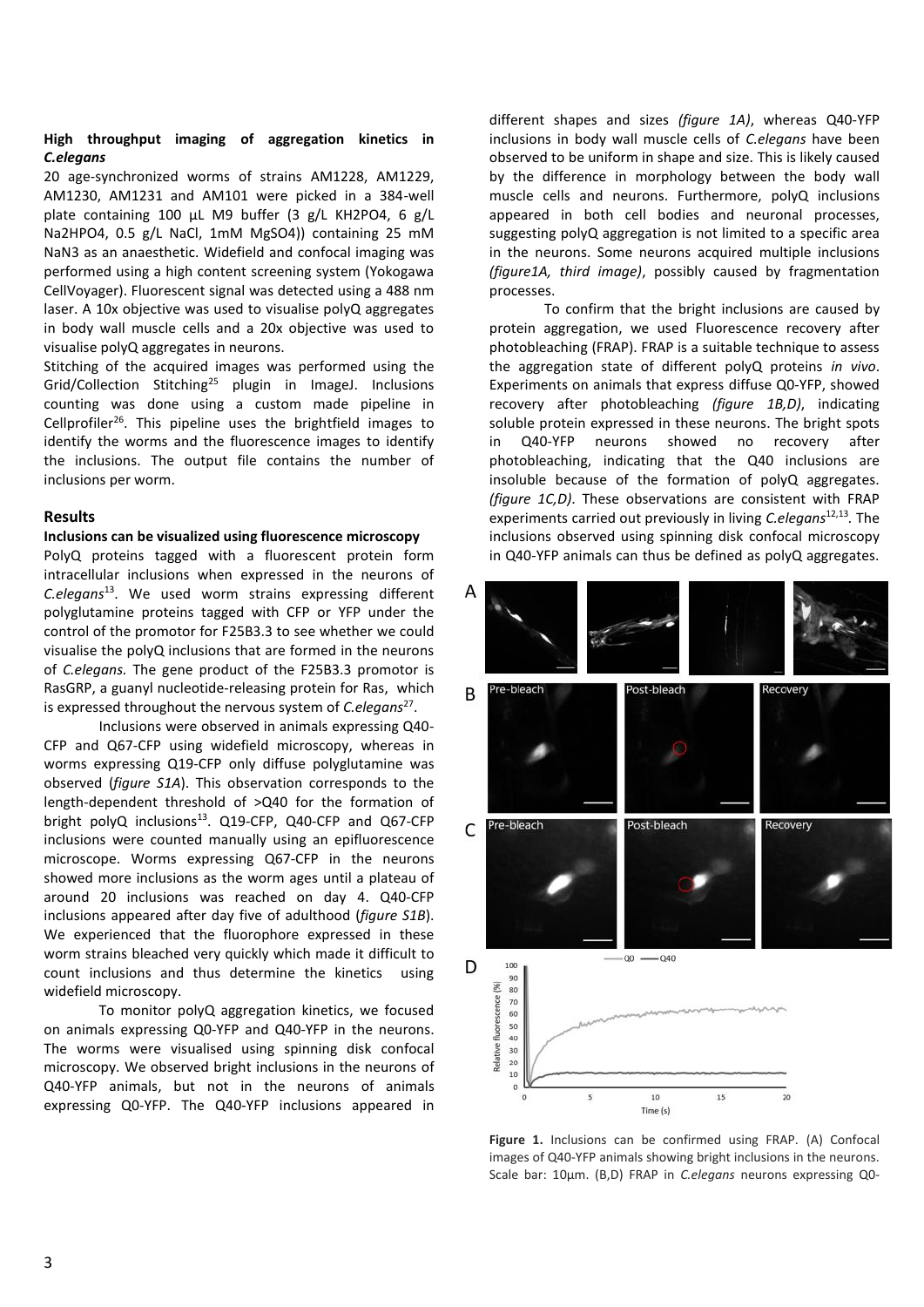YFP. The photobleached area (circle) recovers rapidly, indicating soluble proteins. Scale bar: 5 μm. (C,D) FRAP in *C.elegans* neurons expressing Q40-YFP. The photobleached area (circle) does not recover which is consistent with aggregation. Scale bar: 5 μm. (D) Quantification of the signal intensity.

#### **Quantitative analysis of aggregation kinetics in** *C.elegans*

*In vitro* kinetic studies have provided a good mechanistic understanding of protein aggregation at the molecular level5,6,8 . Moreover, an *in vivo* kinetic model for polyQ aggregation in the body wall muscle cells of living *C.elegans* was recently presented<sup>15</sup>. However, aggregation kinetics in the neurons of *C.elegans* have not been established before. To monitor polyQ aggregation, the head region of agesynchronized Q40-YFP and Q0-YFP worms were imaged daily from day one till day seven of adulthood using confocal spinning disk microscopy. The head region was imaged because the distribution of inclusions can easily be visualized here. This region contains distinct neuronal processes and the nerve ring can also be identified<sup>28</sup>. A diffuse fluorescence intensity was observed in the Q0-YFP control strain. Inclusions in Q40-YFP worms were already observed on the first day of adulthood and increased over time *(figure 2A).*

We employed semi-automated image analysis to count inclusions over time. The number of inclusions counted using this method is comparable with the numbers yielded by manual counting (*figure s2)*. However, semiautomated inclusion counting is unbiased and more quantitative. The number of inclusions increased over time until a plateau is reached of around 11 inclusions on day five of adulthood *(figure 2B)*. The plateau does not correspond to the total number of about 180 neurons in the head region. This reveals that only a subset of neurons contain polyQ aggregates, suggesting that these neurons are more susceptible to aggregation.

Previous research showed that inclusion formation in body wall muscle cells is concentration dependent<sup>15</sup>. We compared homozygous with heterozygous Q40-YFP animals to investigate if this is also holds for polyQ aggregation in the neurons. Heterozygous animals have 50% less gene copies than homozygous animals. Slower, but similar kinetics were observed in heterozygous animals and the number of inclusions in these worms reached a plateau value of around seven inclusions on day five of adulthood *(figure 2B).* Based on these observations, inclusion formation in the neurons depends on the polyQ concentration.

The intracellular protein concentration in the neurons was quantified from Western blot analysis *(figure s3)*. Using the average volume of the total amount of neurons, which is about 15 pL, an intracellular concentration of about 3,45 mM was calculated for Q40-YFP worms. The intracellular concentration of worms expressing Q40-YFP in body wall muscle cells was calculated to be 1.34 mM. The nucleation rate is concentration dependent, so it is expected that the nucleation rate of Q40-YFP aggregation in the neurons is faster compared to Q40-YFP aggregation in body wall muscle cells. However, we observed a similar kinetic curve for aggregation in neurons as previously observed in body wall muscle cells<sup>15</sup>. This indicates that neurons are less susceptible to Q40-YFP aggregation than body wall muscle cells.



**Figure 2.** Inclusion formation of YFP tagged polyQ proteins in the *C.elegans* neurons over time. (A) Confocal images of Q40-YFP animals showing bright inclusions in the neurons on day 1, 4 and 7 of adulthood. A diffuse fluorescence intensity was observed in the Q0-YFP control strain. Scale bar: 20μm. (B) Average number of inclusions in the head neurons of homozygous (+/+) and heterozygous (+/-) worms expressing Q0-YFP and Q40-YFP on day 1- 7 of adulthood. Error bars indicate the SEM. *n*=15-20 worms for each strain and timepoint.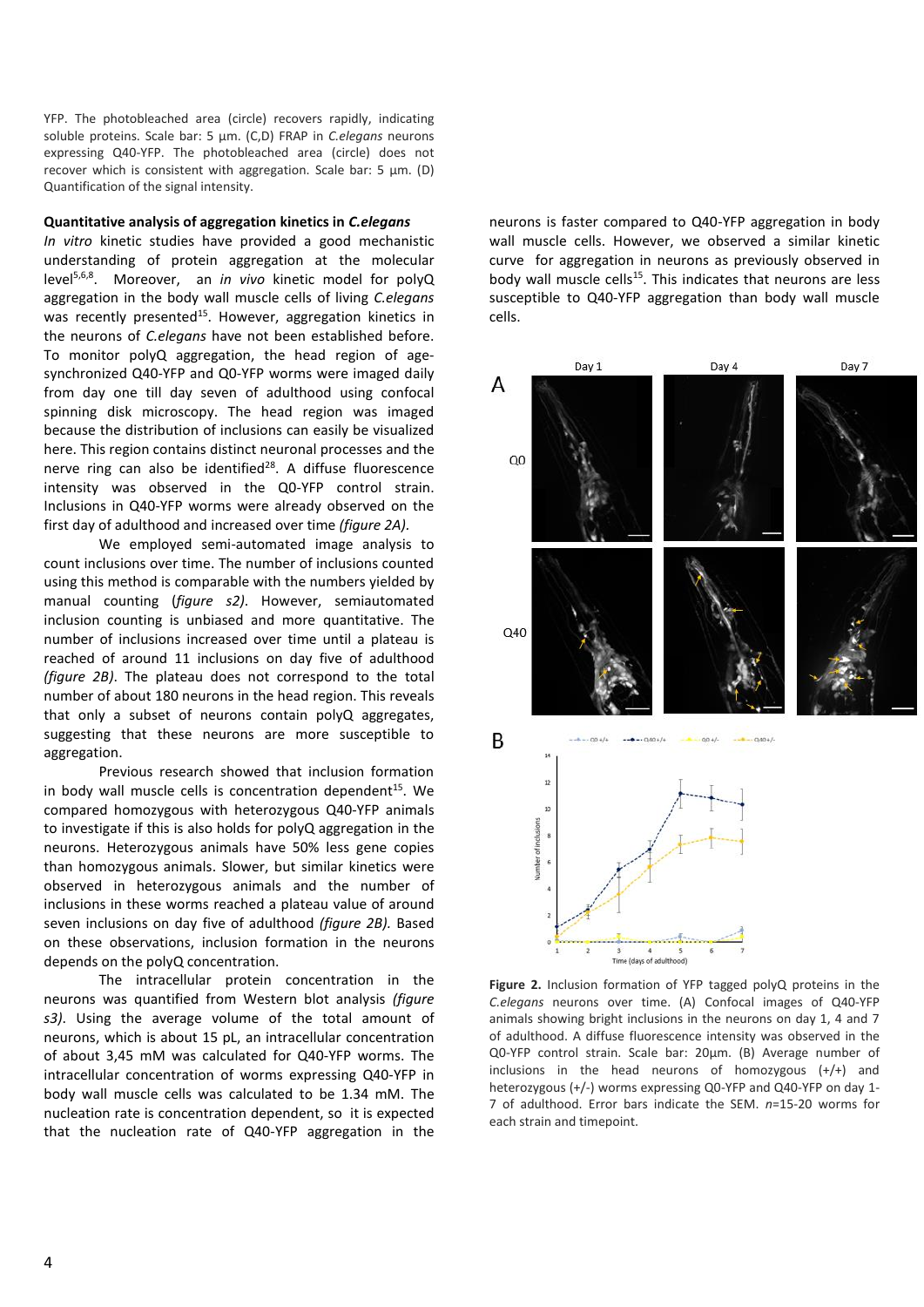#### **All neurons are susceptible to aggregation of a longer polyQ stretch**

Protein aggregation in animals that contain pan-neuronal expression of polyQ proteins is length-dependent $^{13}$ . Animals expressing a higher polyQ expansion generally contain more aggregates than animals expressing a lower polyQ length. Confocal images showed that Q67-YFP protein was localized to discrete inclusions in the neurons of *C.elegans (figure 3A)*. This is different from the diffuse distribution that was observed in Q0-YFP and Q40-YFP worms.

Semi-automatic inclusion counting revealed a total of around 200 inclusions in the head region of Q67-YFP worms *(figure 3B)*. This number of aggregates corresponds to the total number of neurons in the head region suggesting each neuron contains one or two inclusions. These results show that all neurons, independent of subtype, are susceptible to the formation of Q67-YFP inclusions. This can be explained by the fact that Q67-YFP proteins are more aggregation prone than Q40-YFP proteins.

#### **Dopaminergic neurons do not show polyQ aggregation**

The previous observation that only a subset of neurons in worms expressing Q40-YFP contain inclusions, raised the question which neurons are included in this subset. To check whether dopaminergic neurons are a part of this subset, we crossed worms expressing the fluorophore mCherry in dopaminergic neurons with worms expressing Q40-YFP. Confocal images showed no correlation between Q40-YFP aggregates and dopaminergic neurons, suggesting that there is no polyQ aggregation in dopaminergic neurons *(figure 4)*.



**Figure 4.** No polyQ aggregation in dopaminergic neurons (A) Confocal images of Q40-YFP animals expressing mCherry in dopaminergic neurons and pan-neuronal Q40-YFP. Merging the images shows no correlation between the inclusions and dopaminergic neurons. Scale bar: 20μm.

# **High throughput imaging and automated inclusion counting in** *C.elegans* **using Cellprofiler**

We have provided a good understanding of inclusion formation in the neurons of *C.elegans.* However, to monitor protein aggregation kinetics *in vivo* more efficiently, we used a high throughput imaging platform combined with a dedicated analysis platform in Cellprofiler. This pipeline is able to identify the individual worms using brightfield images and identify the inclusions using fluorescence images *(figure S4)*. The output provided us the number of inclusions per worm. This workflow has been tested already using several images obtained using the CellVoyager microscope and has been shown to be an applicable tool for automated inclusion counting in *C.elegans.*



**Figure 3.** Inclusion formation is polyQ length dependent (A) Confocal images of Q0-YFP, Q40-YFP, Q67-YFP animals on day 1 of adulthood. Only diffuse signal is observed for Q0-YFP worms, 1 or two inclusions are observed for Q40-YFP worms and alle neurons contain inclusions in Q67-YFP worms. Scale bar: 20μm. (B) Average number of inclusions in the head neurons of worms expressing Q40-YFP and Q67-YFP on day 1 of adulthood. n=20; error bars indicate the SEM.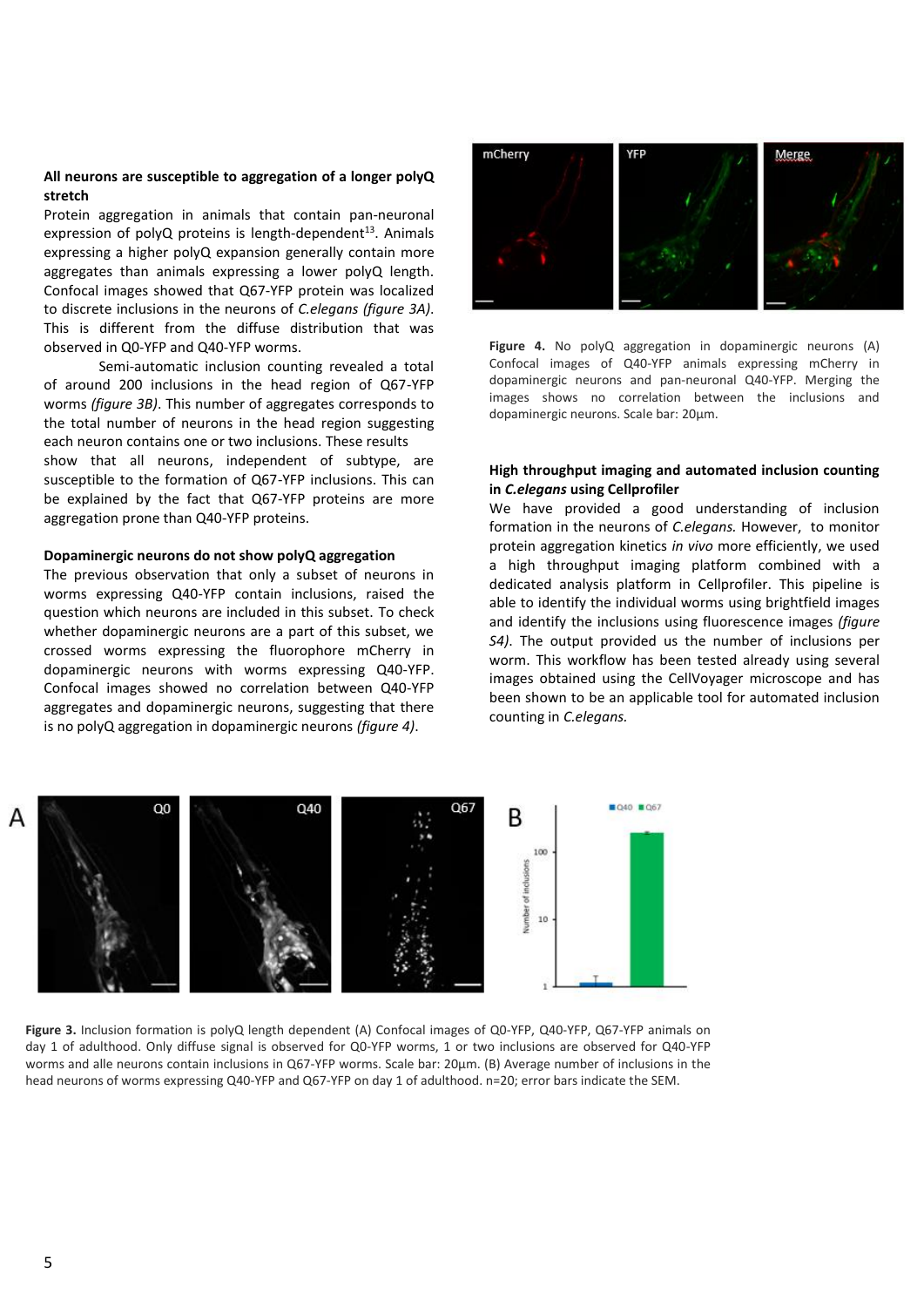## **Discussion**

In this study, we showed that polyQ aggregates can be visualized using fluorescence confocal spinning disk imaging *(figure 1A, 2A)*. Spinning disk confocal microscopy is suitable for imaging *C.elegans*, because it enabled us to acquire zstack images through the worms of ca. 80 um in diameter in a few of seconds. Furthermore, individual aggregates can be distinguished using this technique. Manual inclusion counting can be achieved using widefield microscopy by moving the stage in the z-direction. However, Semi-automated inclusion counting cannot be applied on widefield images, since the inclusions of only one plane of the relatively thick worm can be visualized in focus, while the majority of the inclusions is out of focus *(figure S1A)*. Q40-YFP aggregates appeared in cell bodies and neuronal processes in different shapes and sizes, whereas inclusions in body wall muscle cells are uniform in shape and size $^{12,15}$ . This difference is likely caused by the morphological properties of the neurons compared with the body wall muscle cells of *C.elegans*

We used fluorescent recovery after photobleaching (FRAP) to confirm that the bright inclusions in Q40-YFP animals that were observed using spinning disk confocal microscopy are polyQ aggregates *(figure 1B)*. FRAP has previously shown to be a suitable technique for monitoring the biophysical properties of polyQ proteins in living *C.elegans*12,13 . We observed a difference between the state of aggregation of Q40-YFP compared to Q0-YFP. Diffuse Q0-YFP exhibited around 65% recovery of the fluorescence signal after photobleaching, while previous experiments showed around 100% recovery of the same protein $13$ . This is most likely caused by overall bleaching of the fluorophore over time throughout the head region of the worm.

Semi-automated inclusion counting was used to monitor polyQ aggregation in the neurons of living *C.elegans (figure 2A,2B)*. Semi-automated inclusion counting is preferred over manual inclusions, because this technique is more quantitative and unbiased. Using this method, we were able to determine the kinetics of polyQ aggregation in the neurons. The kinetic curve of polyQ aggregation in the neurons is similar to the kinetic curves determined for aggregation in body wall muscle cells, suggesting stochastic nucleation in individual cells<sup>15</sup>. Q40-YFP aggregation in the neurons showed a significant dependence on protein concentration (*figure 2B).* The nucleation rate is dependent on the intracellular protein concentration. The polyQ concentration was higher for the strain expressing Q40-YFP in the neurons than for the worms expressing Q40-YFP in body wall muscle cells<sup>15</sup>. Therefore, we expected faster kinetics of polyQ in the neurons. This was however not the case, so we concluded that neurons are less susceptible to polyQ aggregation than body wall muscle cells.

A big difference between polyQ expression in the pan-neuronal models used in this research and the body-wall muscle cell models described in previous studies is that Q40- YFP aggregates in a cell-specific way in the neurons, whereas Q40 aggregation in the neurons is stochastic. That not all neurons contain aggregates is consistent with previous studies reporting only a fraction of 20-30% of the neurons in patient material contain inclusions<sup>29</sup>. It is difficult to conclude which neurons belong to the fraction that are more susceptible to polyQ aggregation using pan-neuronal expressed polyQ proteins. Studies have shown that GABAergic neurons are most susceptible to huntingtins disease in the human brain<sup>30</sup>. Dopaminergic neurons did not appear to contain any polyQ aggregates in *C.elegans (figure 4)*. Human dopaminergic neurons are most affected by protein aggregation in Parkinson's disease $31$ . To determine which neurons contain polyQ inclusions, future experiments will be carried out using worm models expressing polyQ in distinct neurons.

Previous studies have shown that polyQ aggregation is length dependent $32$ . Q67-YFP proteins aggregate more rapidly than Q40-YFP proteins in living *C.elegans*<sup>12,13</sup>. We observed that neurons resistant to Q40-YFP aggregation, are susceptible to the more aggregation prone Q67 protein. Furthermore, we observed exclusively discrete foci in the neurons of Q67-YFP suggesting that there is no more diffuse protein expressed in these worms. These worms are not suitable for determining the kinetics, since a plateau value of around 200 inclusions is already reached on day 1 of adulthood.

We generated a workflow which includes high throughput imaging of polyQ aggregation in living *C.elegans*  combined with a custom made image-analysis pipeline in Cellprofiler *(figure S4)*. Spinning disk confocal imaging of a multi-well plate enables us to image several strains in parallel. Furthermore, automated inclusions is preferred above manual counting because it is fast and unbiased. Cellprofiler is an excellent tool for high throughput imaging analysis because it has the ability to process large datasets by building a reproducible analysis pipeline. The kinetics of protein aggregation have yet to be determined using this technique, but we envisage that this technique will yield us new insights into protein aggregation in a living animal.

In conclusion we provided a novel image-based technique to monitor inclusion formation in the neurons of living *C.elegans* using semi-automated inclusion counting. Like in body wall muscle cells, protein aggregation is concentration, time and length-dependent. However, we observed that Q40-YFP aggregation only occurs in a minor fraction of neurons. These findings improved our understanding of aggregation mechanisms in the neurons of a living organism which is a great contribution to research focused on understanding human diseases.

#### **Acknowledgement**

We thank the Morimoto lab for most of the strains used in this study. Some strains were provided by the CGC, which is funded by NIH Office of Research Infrastructure Programs (P40 OD010440). We thank the Biology Imaging Center (BIC) of Utrecht University to provide access, support and training in the microscopy techniques that were used.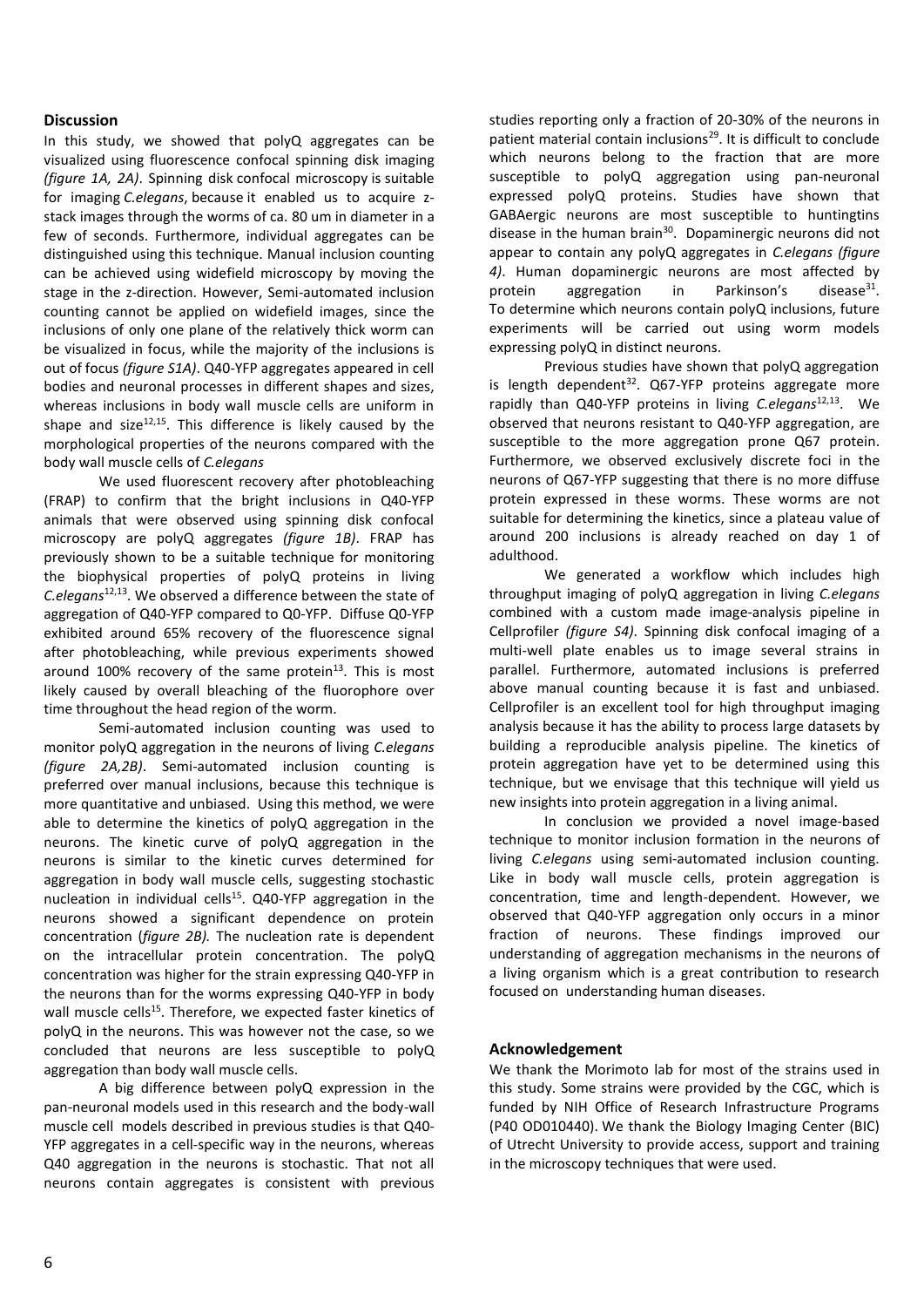# **Literature**

- 1. Knowles, T. P. J., Vendruscolo, M. & Dobson, C. M. The amyloid state and its association with protein misfolding diseases. *Nat. Rev. Mol. Cell Biol.* **15**, 384– 396 (2014).
- 2. Hebert, L. E., Scherr, P. A., Bienias, J. L., Bennett, D. A. & Evans, D. A. Alzheimer disease in the US population: Prevalence estimates using the 2000 census. *Arch. Neurol.* **60**, 1119–1122 (2003).
- 3. Schaefer, M. H., Wanker, E. E. & Andrade-Navarro, M. A. Evolution and function of CAG/polyglutamine repeats in protein-protein interaction networks. *Nucleic Acids Res.* **40**, 4273–4287 (2012).
- 4. Zoghbi, H. Y. & Orr, H. T. G Lutamine R Epeats and. *Annu. Rev. Neurosci.* **23**, 217–247 (2000).
- 5. Chiti, F. & Dobson, C. M. Protein misfolding, amyloid formation, and human disease: A summary of progress over the last decade. *Annu. Rev. Biochem.* **86**, 27–68 (2017).
- 6. Chen, S., Berthelier, V., Yang, W. & Wetzel, R. Polyglutamine aggregation behavior in vitro supports a recruitment mechanism of cytotoxicity. *J. Mol. Biol.* **311**, 173–182 (2001).
- 7. Xue, C., Lin, T. Y., Chang, D. & Guo, Z. Thioflavin T as an amyloid dye: Fibril quantification, optimal concentration and effect on aggregation. *R. Soc. Open Sci.* **4**, (2017).
- 8. Kakkar, V. *et al.* The S/T-Rich Motif in the DNAJB6 Chaperone Delays Polyglutamine Aggregation and the Onset of Disease in a Mouse Model. *Mol. Cell* **62**, 272–283 (2016).
- 9. Hipp, M. S., Park, S. H. & Hartl, U. U. Proteostasis impairment in protein-misfolding and -aggregation diseases. *Trends Cell Biol.* **24**, 506–514 (2014).
- 10. Corsi, A. K., Wightman, B. & Chalfie, M. A Transparent window into biology: A primer on Caenorhabditis elegans. *WormBook* 1–31 (2015) doi:10.1895/wormbook.1.177.1.
- 11. Kaletta, T. & Hengartner, M. O. Finding function in novel targets: C. elegans as a model organism. *Nat. Rev. Drug Discov.* **5**, 387–399 (2006).
- 12. Morley, J. F., Brignull, H. R., Weyers, J. J. & Morimoto, R. I. The threshold for polyglutamine-expansion protein aggregation and cellular toxicity is dynamic and influenced by aging in Caenorhabditis elegans. *Proc. Natl. Acad. Sci. U. S. A.* **99**, 10417–10422 (2002).
- 13. Brignull, H. R., Moore, F. E., Tang, S. J. & Morimoto, R. I. Polyglutamine proteins at the pathogenic threshold display neuron-specific aggregation in a pan-neuronal Caenorhabditis elegans model. *J. Neurosci.* **26**, 7597– 7606 (2006).
- 14. Gieseler Kathrin, Qadota Hiroshi, B. G. M. Development, structure, and maintenance of C. elegans body wall muscle. *Wormb. Online Rev. C. elegans Biol.*
- 15. Sinnige, T. *et al.* Kinetic analysis reveals that independent nucleation events determine the

progression of polyglutamine aggregation in C. elegans. *Proc. Natl. Acad. Sci. U. S. A.* **118**, (2021).

- 16. Avery, L. & Horvitzt, H. R. Pharyngeal pumping continues after laser killing of the pharyngeal nervous system of C. elegans. *Neuron* **3**, 473–485 (1989).
- 17. Faber, P. W., Alter, J. R., Macdonald, M. E. & Hart, A. C. Polyglutamine-mediated dysfunction and apoptotic death of a Caenorhabditis elegans sensory neuron. *Proc. Natl. Acad. Sci. U. S. A.* **96**, 179–184 (1999).
- 18. Bretscher AJ, Kodama-Namba E, B. K. Temperature, oxygen, and salt-sensing neurons in C. elegans are carbon dioxide sensors that control avoidance behavior. *Neuron* **69**, 1099–1113 (2011).
- 19. Mcintire, S. L., Jorgensen, E. M., Kaplan, J. M. & Horvitz, H. R. The GABAergic Nervous System of C. elegans. *Nature* **364**, 337–341 (1993).
- 20. Brenner, S. THE GENETICS OF CAENORHABDITIS ELEGANS. *Genetics* **77**, 71 LP – 94 (1974).
- 21. Gidalevitz, T., Ben-Zvi, A., Ho, K. H., Brignull, H. R. & Morimoto, R. I. Progressive Disruption of Cellular Protein Folding in Models of Polyglutamine Diseases. *Science (80-. ).* **311**, 1471–1475 (2006).
- 22. Flames, N. & Hobert, O. Gene regulatory logic of dopamine neuron differentiation. *Nature* **458**, 885– 889 (2009).
- 23. Schindelin, J. *et al.* Fiji: an open-source platform for biological-image analysis. *Nat. Methods* **9**, 676–682 (2012).
- 24. Phair, R. D. & Misteli, T. High mobility of proteins in the mammalian cell nucleus. *Nature* **404**, 604–609 (2000).
- 25. Preibisch, S., Saalfeld, S. & Tomancak, P. Globally optimal stitching of tiled 3D microscopic image acquisitions. *Bioinformatics* **25**, 1463–1465 (2009).
- 26. Jones, T. R. *et al.* CellProfiler Analyst: data exploration and analysis software for complex image-based screens. *BMC Bioinformatics* **9**, 482 (2008).
- 27. Ebinu, J. O. *et al.* RasGRP, a Ras guanyl nucleotidereleasing protein with calcium- and diacylglycerolbinding motifs. *Science (80-. ).* **280**, 1082–1086 (1998).
- 28. Chalfie, M. *et al.* The neural circuit for touch sensitivity in Caenorhabditis elegans. *J. Neurosci.* **5**, 956–964 (1985).
- 29. DiFiglia, M. *et al.* Aggregation of huntingtin in neuronal intranuclear inclusions and dystrophic neurites in brain. *Science (80-. ).* **277**, 1990–1993 (1997).
- 30. Jeon, I. *et al.* Neuronal properties, in vivo effects, and pathology of a Huntington's disease patient-derived induced pluripotent stem cells. *Stem Cells* **30**, 2054– 2062 (2012).
- 31. Hirsch, E. C., Graybiel, A. M. & Agid, Y. Melanized dopaminergic neurons are differentially affected in Parkinson's disease. *Nature* **334**, 345--348. (1988).
- 32. Scherzinger, E. *et al.* Self-assembly of polyglutaminecontaining huntingtin fragments into amyloid-like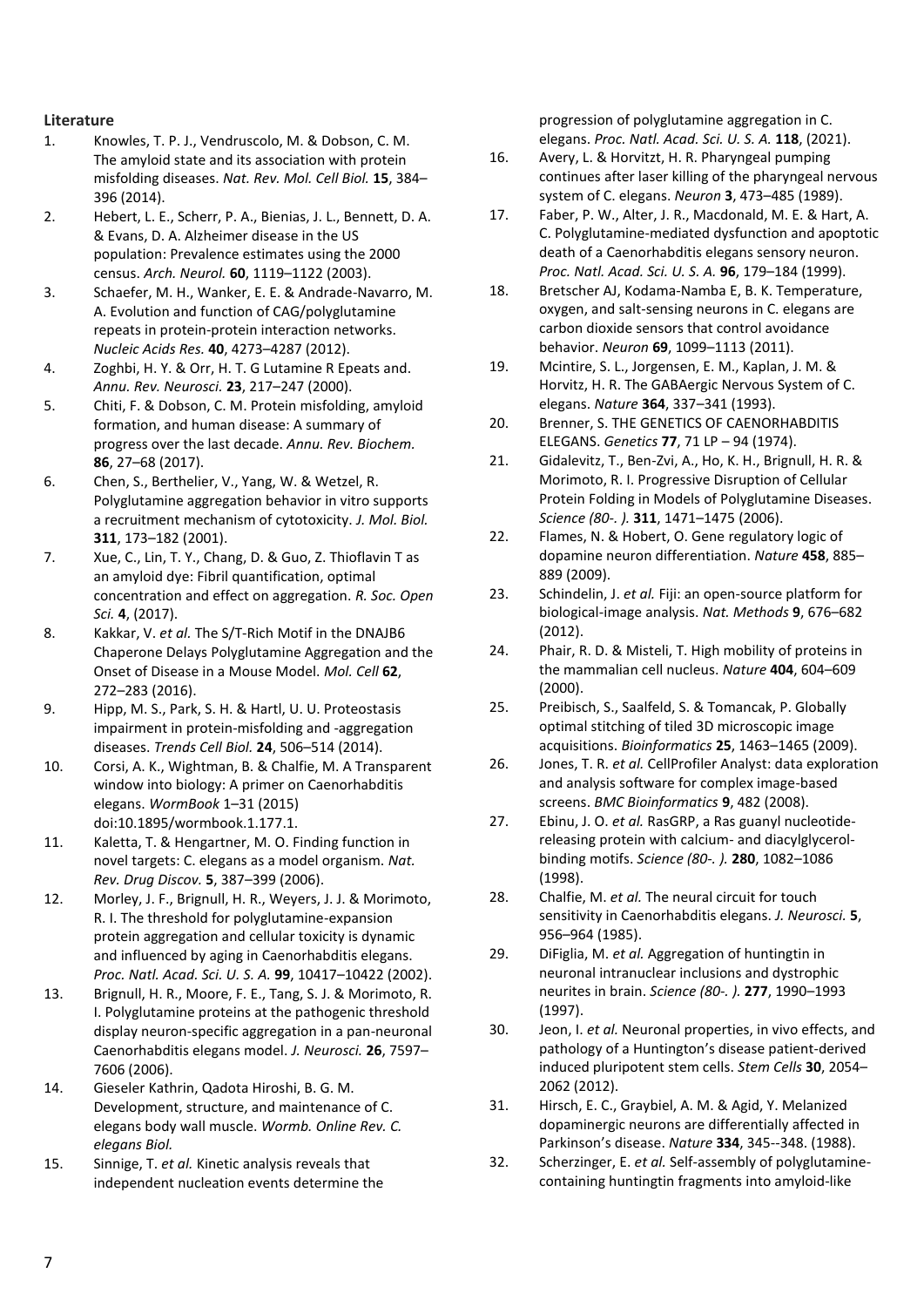fibrils: Implications for Huntington's disease pathology. *Proc. Natl. Acad. Sci. U. S. A.* **96**, 4604– 4609 (1999).

33. Macdonald, D. *et al.* Quantification assays for total and polyglutamine-expanded huntingtin proteins. *PLoS One* **9**, (2014).

#### **Supplementary**



**Figure S1.** PolyQ-CFP expressed in *C.elegans* neurons. (A) Widefield images of *C.elegans* strains AM49, AM47 and AM44. Strains expressing Q19- CFP only show soluble polyglutamine, whereas Q40-CFP and Q67-CFP display bright inclusions in the head neurons (red arrows). Scale bar: 20μm. (B) Average number of inclusions per worm over time for age-synchronized populations of *C.elegans* expressing polyQ-CFP in the neurons. Error bars indicate the SEM. n=20 animals per strain and timepoint.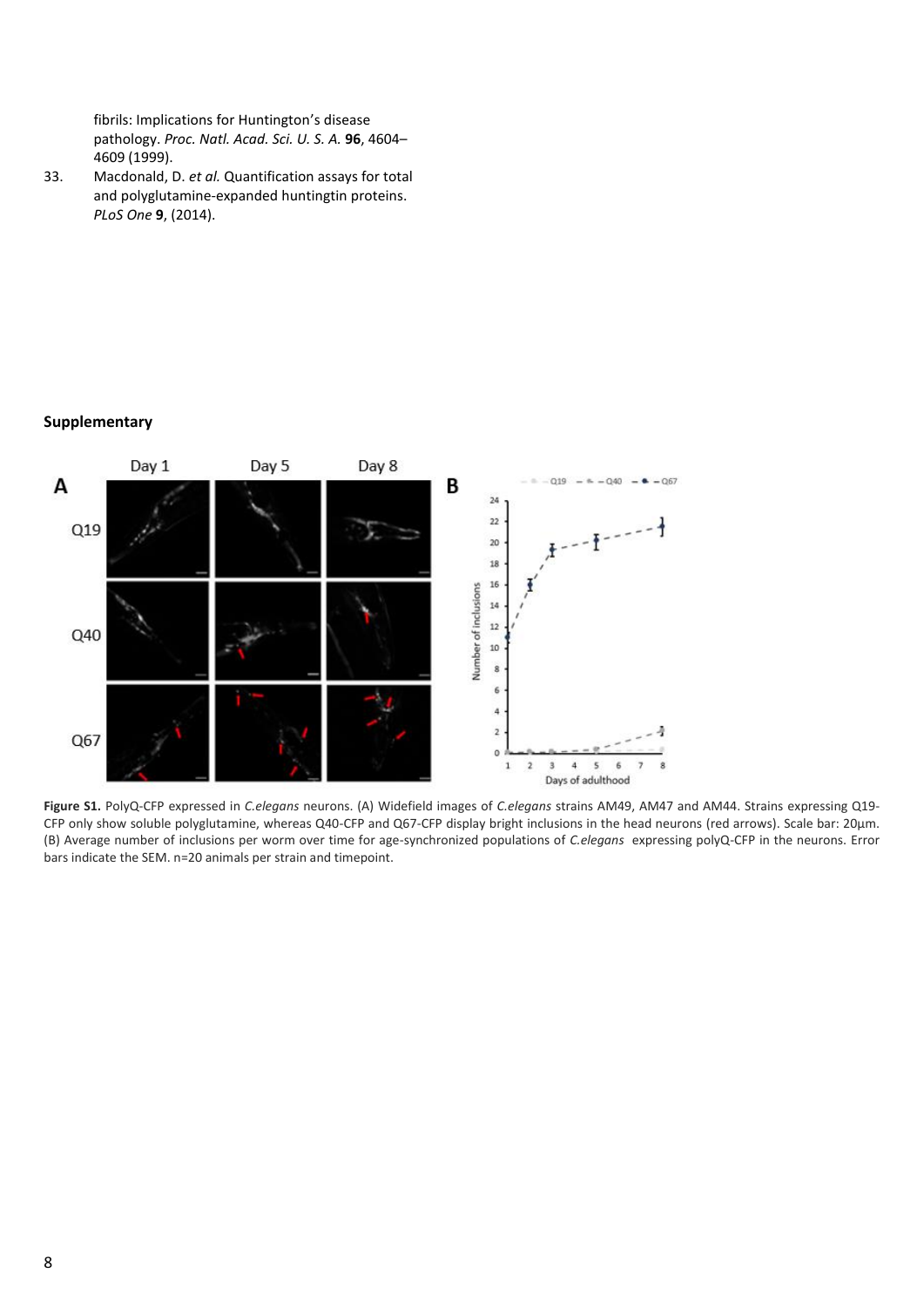

**Figure S2.** Semi-automated inclusion counting versus manual inclusion counting in worms expressing Q0-YFP and Q40-YFP over time. Error bars indicate the SEM. *n*= 15-20 worms per strain and timepoint.



**Figure S3.** Determination of Q40-YFP concentration expressed in body wall muscle cells and neurons. (A) Western blot with worm lysates of 30 animals on the first day of adulthood and recombinant YFP. (B) Calibration curve of the integrated density of YFP bands. The function was used to calculate the amount of Q40-YFP in the worms.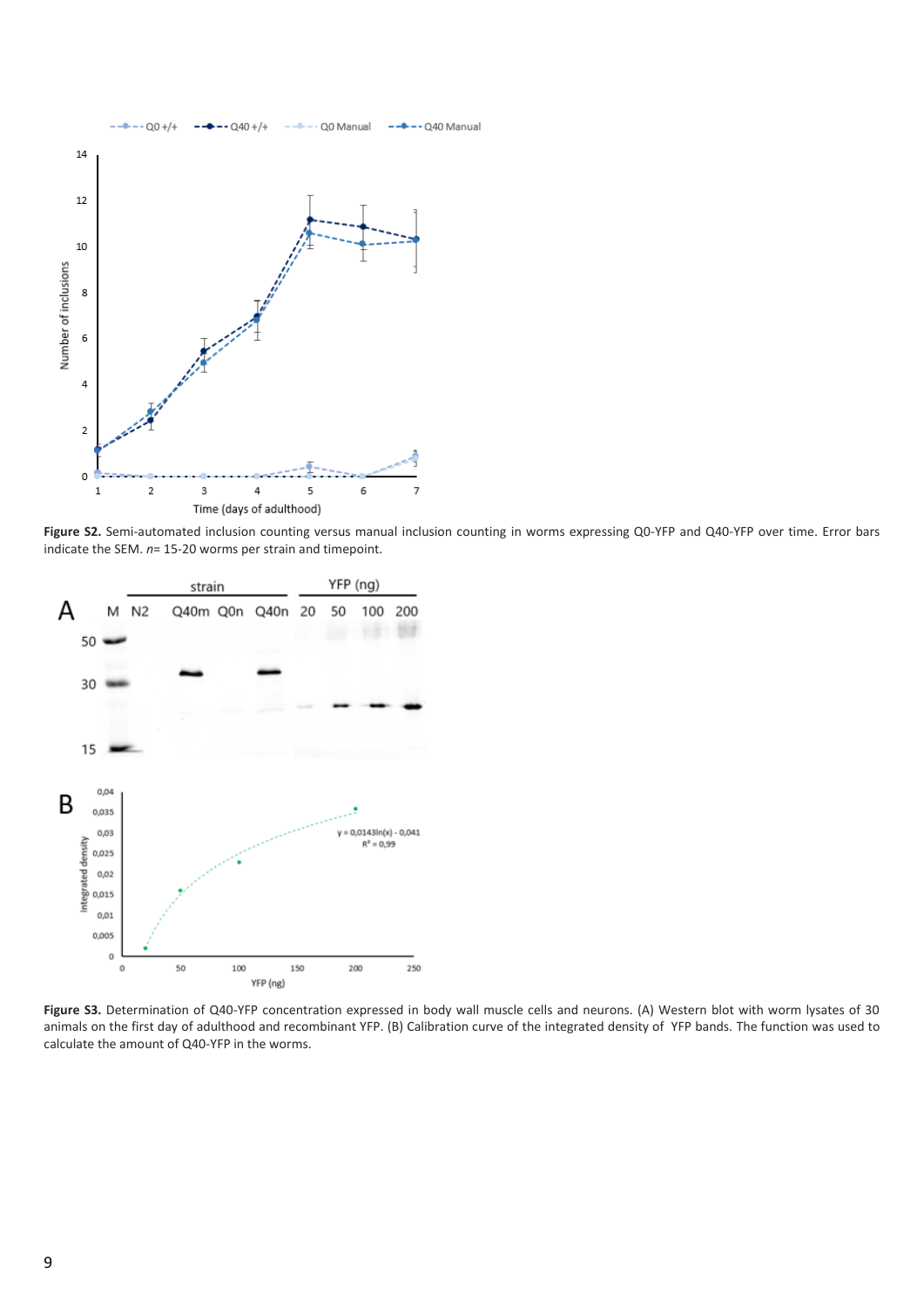

**Figure S4.** High thoughput image-based quantification of inclusions in *Celegans*. Brightfield and Fluorescence images were obtained using the Cellvoyager microscope. Using a custom made pipeline in cellprofiler, worms were identified using brightfield images, and inclusions were identified using fluorescence images.